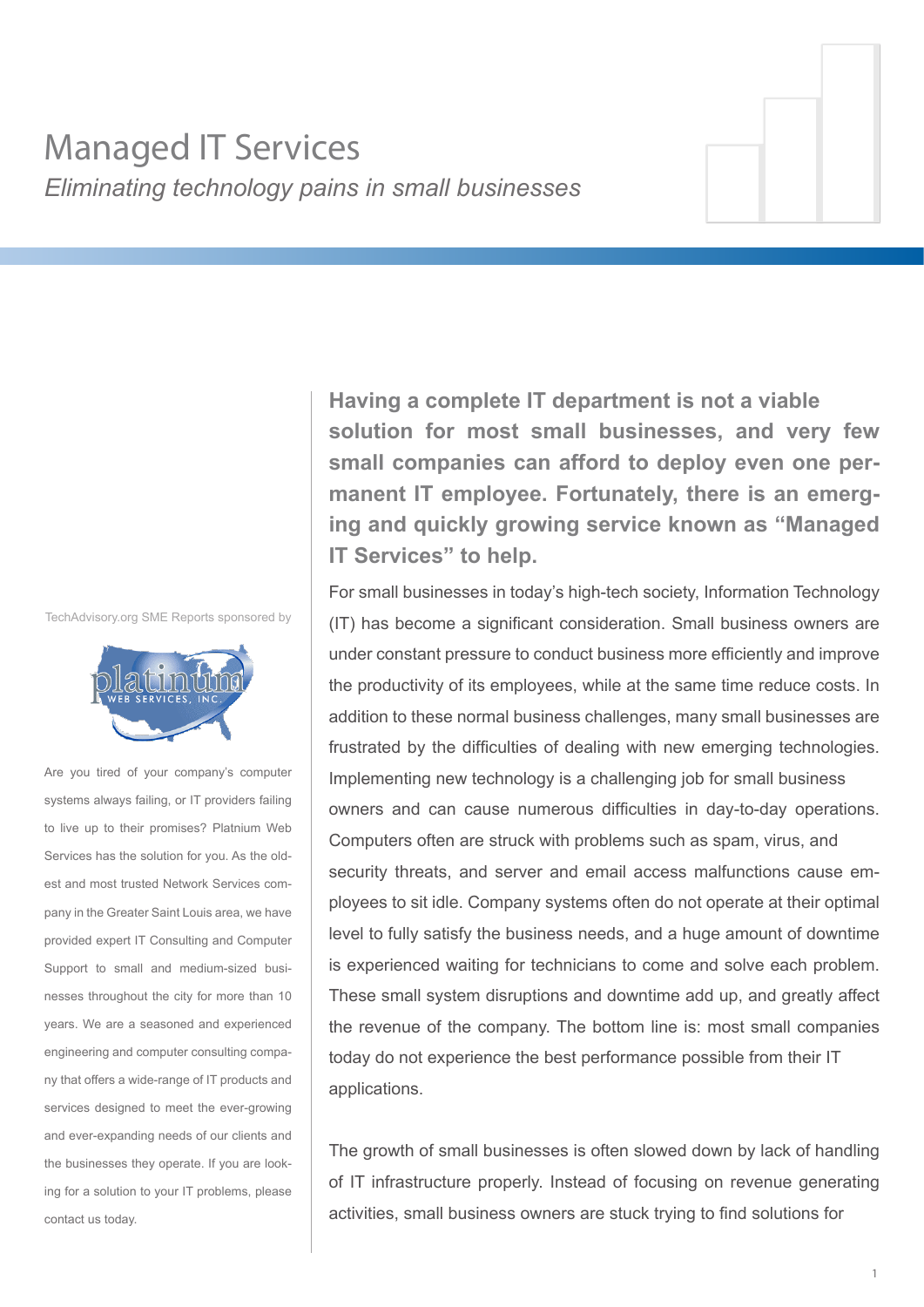"...Managed services provide affordable solutions to the complex technology problems of small businesses for a fixed monthly fee.<sup>"</sup>

technology problems. As smaller companies are increasingly becoming more dependent on IT systems, it has become very crucial to find cost effective ways to manage technology. Growth-oriented companies need a well-organized IT infrastructure so that they can focus on the business instead of trying to solve IT failures. However, having a complete IT department is not a viable solution for most small businesses, and very few small companies can afford to deploy even one permanent IT employee. Fortunately, there is an emerging and quickly growing service known as "Managed IT Services" that is proving to be quite helpful in managing small business technology.

## **What are Managed IT Services?**

Managed IT services are provided by an outside firm or IT consulting company. These days, a growing number of IT vendors, resellers, and telecom carriers are providing managed services based on remote, proactive monitoring of company networks on an ongoing basis – with minimal involvement of the small business owners. Managed Service Providers (MSPs) employ consultants who specialize in small business networks, computer support, and security. Generally, managed IT services are delivered from a remote location via the Internet, but on-site proactive and emergency services are also provided when necessary. Services range from basic monitoring to fully managed services. Overall support for day-to-day operations and on-demand support for any other major need is also provided by these IT consulting groups. Managed services are usually provided on flat monthly fee or per device basis.

# **Types of services**

There is growing variety of services that are provided by IT consultants or Managed Service Providers. Broad categories include:

- Computer & Server Support
- Data Backup & Disaster Recovery
- **Network Security**
- Custom Software Solutions
- Remote Network Monitoring
- Technology Evaluation & Planning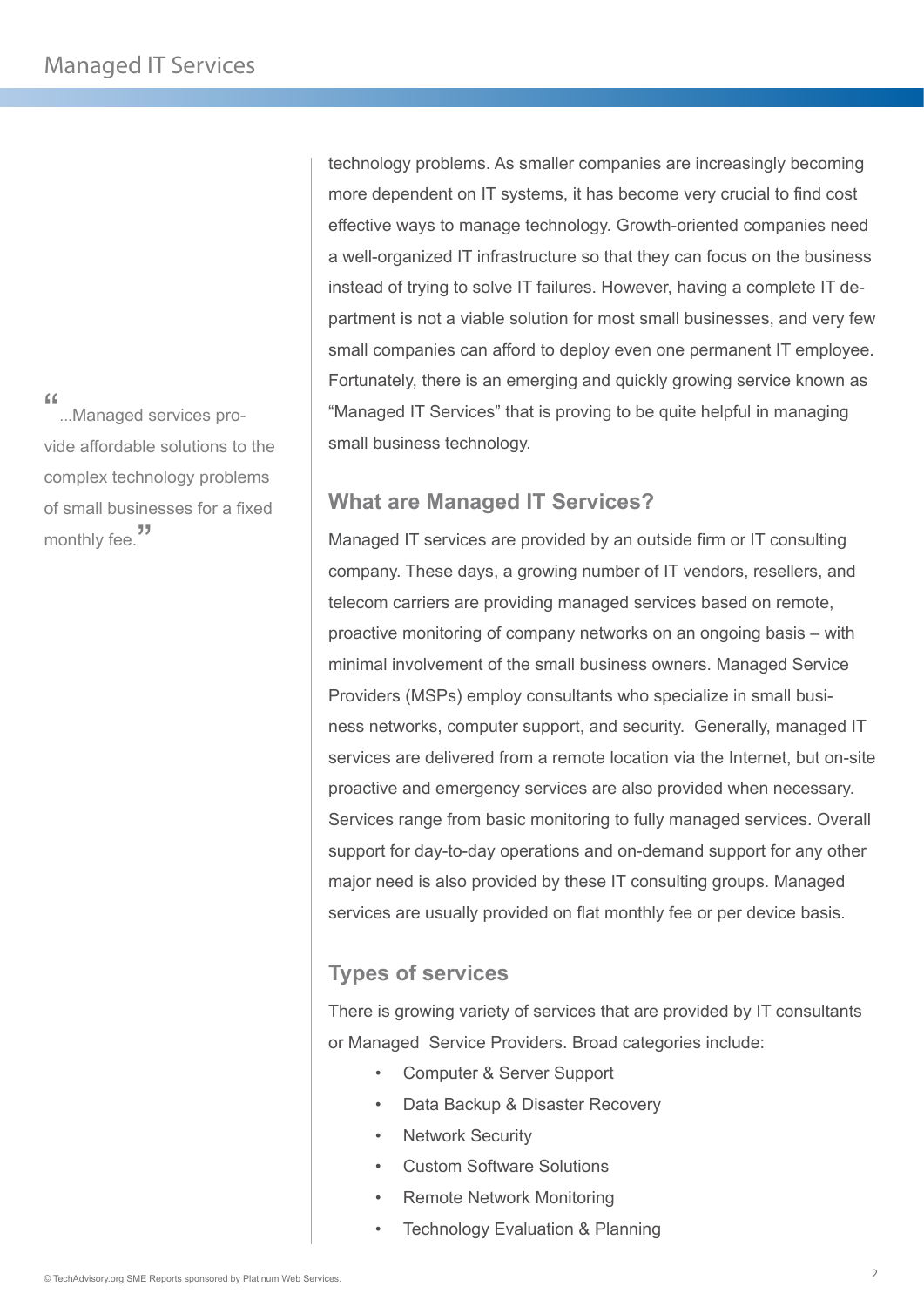#### **Computer & Server Support**

Regular maintenance and monitoring of company computers is essential to optimized desktop performance. IT consulting companies offer various solutions for ensuring that computers are functioning properly and are protected against all of the latest technology threats and disasters. Consultants also provide troubleshooting services and recommendations to prevent the same problem from happening again. Solutions also include server installation and administration.

#### **Remote Network Monitoring**

Remote monitoring of the critical components of a network such as servers and firewalls is also provided by managed service providers. Consultants troublehoot problems remotely to minimize network downtime. With automatic alerting systems, issues are resolved before they can significantly impact network performance.

#### **Data Backup & Disaster Recovery**

Backing up data is essential and should not be ignored, yet many small businesses do not perform backups. In a remote backup facility, a backup of files is made regularly over the Internet, and files are stored in a secure, off-site data storage facility, requiring no tape or hardware. Remote Backup and Online Backup Serices help small businesses avert data loss in case of any disaster.

### **Network Security**

Small businesses need computer and network security even more than large businesses. This is because small businesses are often the primary target of hackers who can more easily attack the smaller networks. IT consulting compaies provide tools and practices such as spam management and firewall management to help protect the small businesses from hackers, viruses, and spam.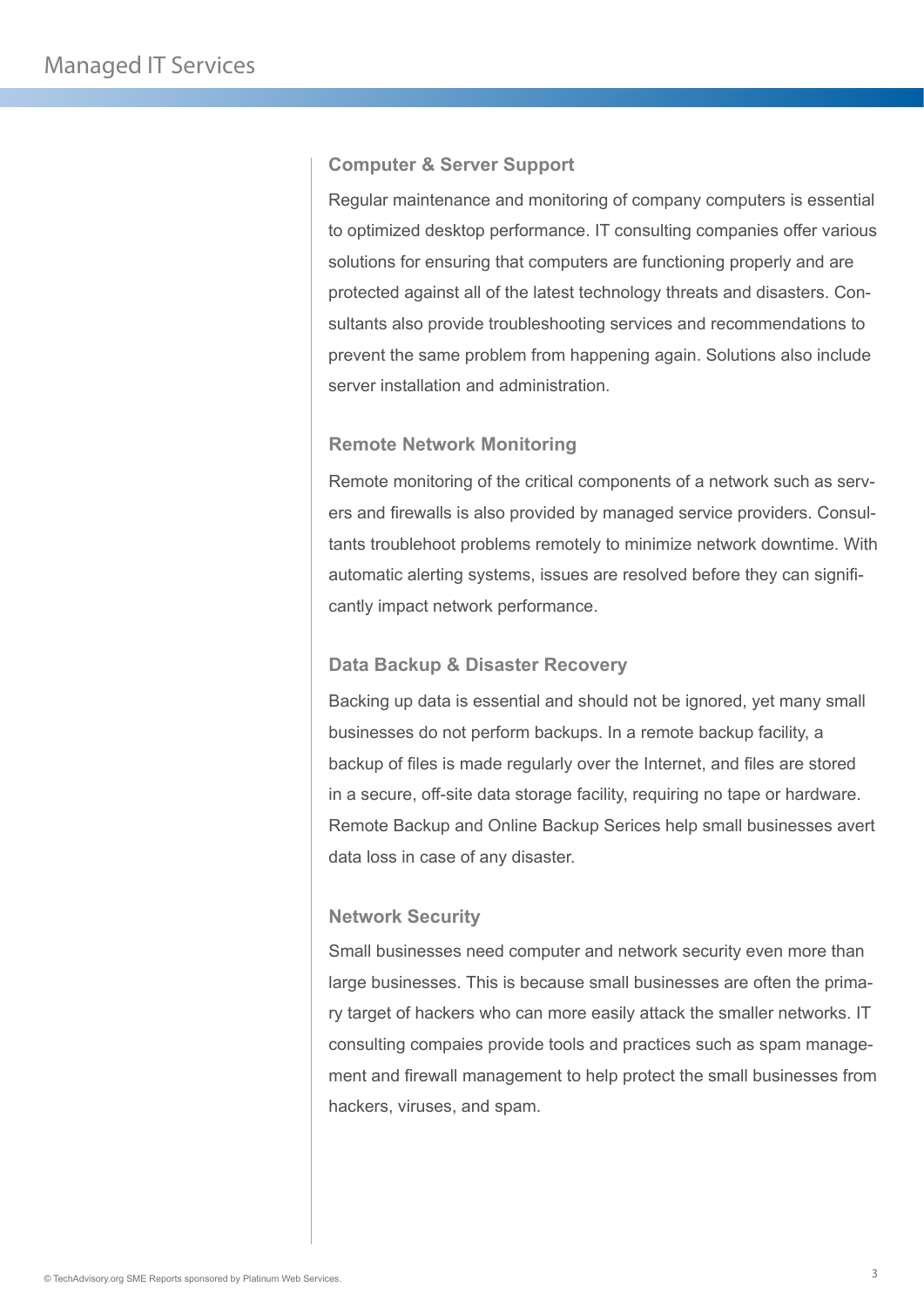### **Custom Software Solutions**

IT consultants recommend and provide custom designed software solutions according to the unique needs of each small business. Depending on the project needs and requirements, IT consultants help small businesses determine the technology best suited to their business needs.

#### **Technology Evaluation & Planning**

Most small business owners employ an "ad-hoc" approach to dealing with technology, with no long term plan for future technology needs. IT consulting companies provide a comprehensive computer and network assessment, and evaluate the current IT setup to suggest possible changes to maximize technology effectiveness for the small business.

# **Break/Fix model vs. Managed Services: Key Benefits of Managed Services**

Most small companies use the "break/fix model" of technology management: when technology fails, a consultant is called in to fix the problem and the company pays a fee for the service. This method results in repeated downtime and lost productivity. The problem with this model is that consultants are not motivated to keep the client's network and systems running efficiently because the consultant makes more money when the technology breaks down.

Small business owners should consider the managed IT services solution for several reasons. Managed services provide affordable solutions to the complex technology problems of small businesses for a fixed monthly fee. Technology experts are fully focused on keeping the systems of the company up and running because repeated technology failures means higher costs to them. Therefore, the managed services model is beneficial to both the client and the technology expert because small businesses have the advantage of lower rates and better services while technology experts get the fixed monthly fee from multiple customers.

"...Managed IT Services help small business owners by simplifying IT operations and improving the reliability of networks. Instead of spending time worrying about technology, small business owners can stay focused on growing their businesses.<sup>"</sup>